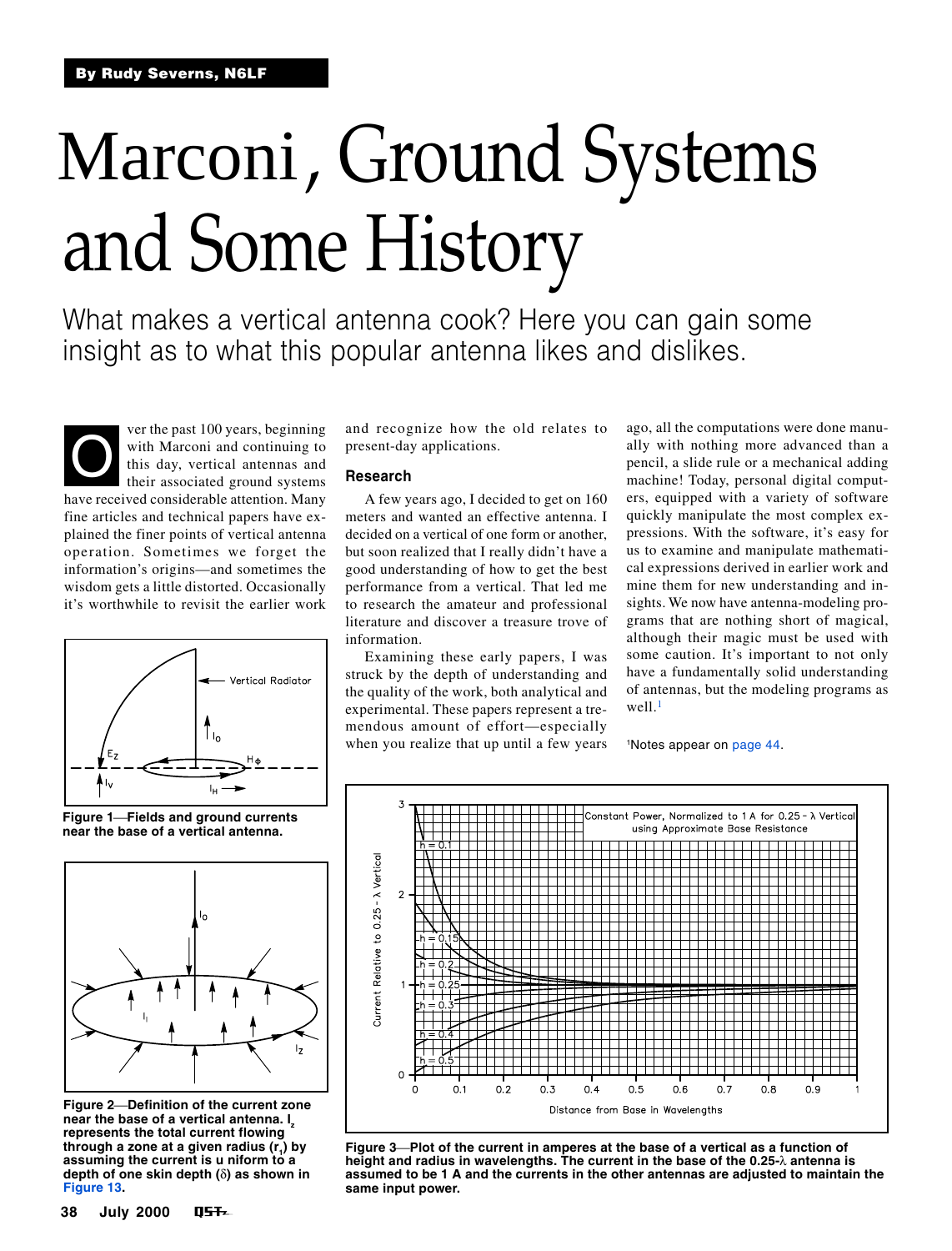<span id="page-1-0"></span>What follows is a short tour of some of the earlier work that explains some of the lore of verticals and where it came from. I put the math in an [Appendix](#page-4-0) and generated graphs for the discussion. All the graphs were done using a spreadsheet. After reading this article, I recommend you explore for yourself using the equations in the Appendix. The integration of power for [Fig](#page-2-0)[ure 6](#page-2-0) was done with *Maple*; *MathCad* or *Mathmatica* would also do fine. You can also do integration with a spreadsheet.[2](#page-6-0)

## **George Brown**

In the mid-1930s, radio broadcasting was coming of age and the Institute of Radio Engineers (IRE) proceedings had many papers on vertical antennas and associated ground systems. One of the more influential writers of the time was George H. Brown. A series of papers written by Brown and his colleagues<sup>3,4,5,6,7,8,9,[10](#page-6-0)</sup> at RCA have proved over time to be the most influential. The 1937 IRE paper (see Note 9) has been repeatedly referred to in Amateur Radio publications and is the basis for many later articles.[11](#page-6-0),[12,13,14,15](#page-6-0),[16,17,18,19](#page-6-0) (References 16 and 19 have extensive bibliographies for further study.) At the time, these papers were so influential that they became the basis for the FCC standards for broadcast antenna installations! The way we think about verticals today has, in large part, been shaped by this work.

George Brown received his PhD from the University of Wisconsin-Madison in 1933. The core of his dissertation<sup>[20](#page-6-0)</sup> is an analysis of the fields and ground currents associated with a vertical antenna with an extensive buried-radial ground system. This became the basis for much of the work that followed. Brown's work contains a great deal of analysis in addition to experimental results.

Papers on broadcast verticals were not Brown's only contributions to antenna art. He is credited with inventing the groundplane antenna and wrote numerous other papers on antenna subjects. In later years, Brown was the director of the RCA Sarnoff laboratory. Although not a ham, George Brown contributed enormously to Amateur Radio.

# **A Closer Look at Verticals**

A vertical antenna has two field components that induce currents in the ground around the antenna. [Figure 1](#page-0-0) shows (in a general way) the electric (E, V/m) and magnetic (H, A/m) field components in the region near the antenna. Because the soil near the antenna usually has a relatively high resistance, both of these field components can induce currents  $(I_V \text{ and } I_H)$  in the ground surrounding the antenna resulting

ground, but the power dissipated there subtracts from the radiated power, weakening the signal. As indicated in [Figure 1,](#page-0-0) the tangential component of the H field (Hφ) induces horizontal currents  $(I_H)$  flowing radially and the normal component of the E field  $(E<sub>z</sub>)$  induces vertically flowing currents  $(I_v)$ . Actually, things are a bit more complex than this, but we don't need to thrash that to understand conceptually what's going on. Introducing a system of ground wires, buried or elevated, modifies the current flowing in the ground and (hopefully) reduces loss.

Brown's work was primarily concerned with broadcast antennas in the 0.5 to

1.5 MHz range, although some of his experimental work was carried out at 3 MHz. To make the analysis tractable he made several assumptions:

• The ground system would consist of a large number of radials buried a short distance below the surface.

• The ground characteristics were predominately resistive, ie, dominated by conduction currents, so displacement currents could be ignored.

• Because of the extensive ground screen and its shallow depth, the E-field losses were assumed to be small.

For his work, these assumptions were good approximations, but they are not en-



**Figure 4Relative ground loss for several different height verticals. The loss is normalized by allowing the expression which takes into account skin depth and ground conductivity to be equal to 1.**



in losses. The worms may enjoy the heated **Figure 5Ground loss at a given radius relative to a 0.25-**λ **vertical.**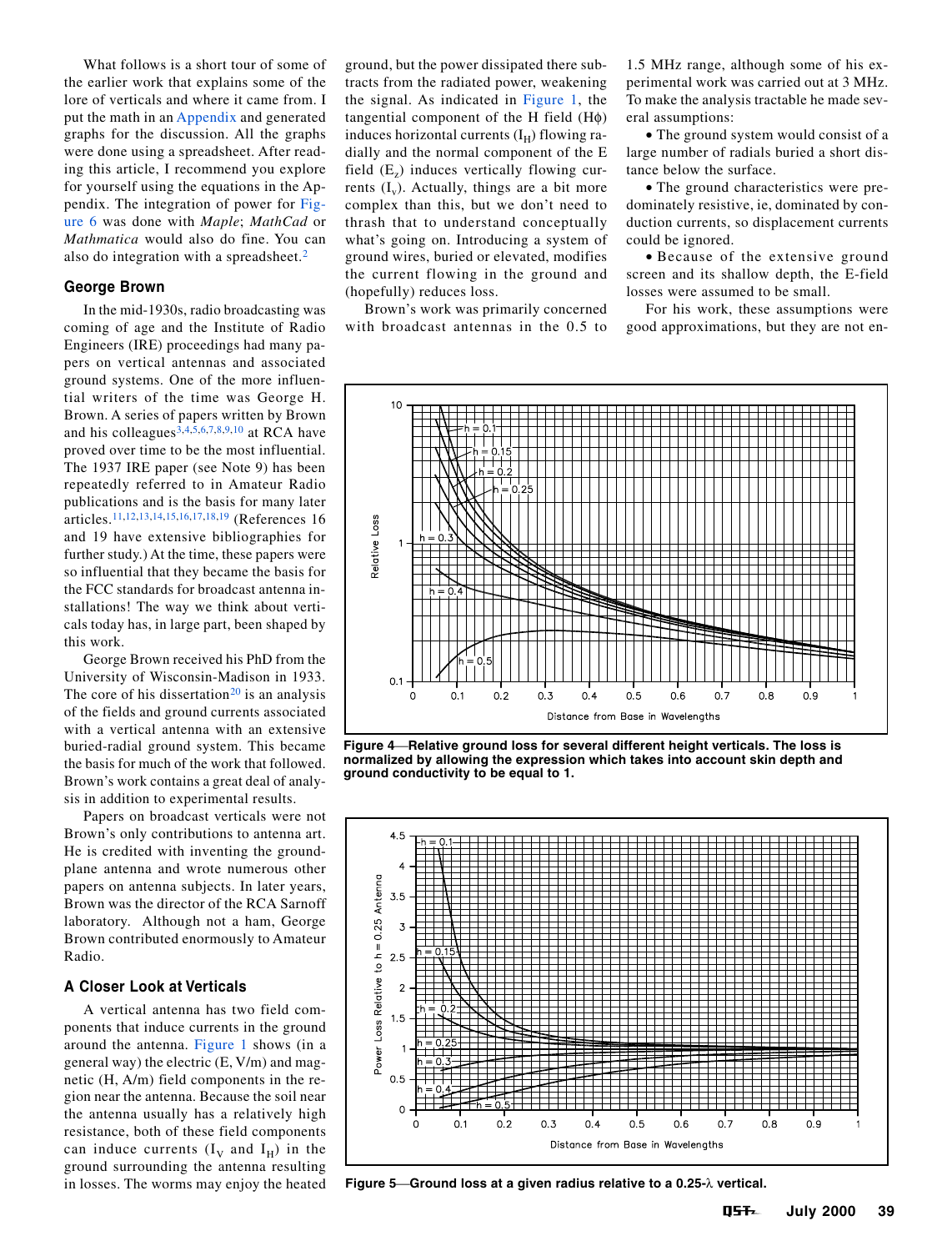<span id="page-2-0"></span>

**Figure 6—Percent of total ground loss within a given radius (in wavelengths) relative to the total loss at 1-l. This is a measure of the effectiveness of a ground system of a given radius.**



Figure 7—Total current in the radials (I<sub>w</sub>) as a function of radius from the base of a **0.25-**λ **vertical operating at 1.83 MHz and with a ground conductivity of 0.005 S/m (average ground).**

tirely valid for HF amateur verticals with small numbers of radials and certainly not valid for elevated radials. Nonetheless, his work is a very good place to start. At the end of the discussion we will look again at these assumptions.

[Figure 2](#page-0-0) is a sketch of current flow in the antenna and the surrounding ground.  $I<sub>z</sub>$ represents the total current flowing through a cylindrical zone at a given radius.  $I_1$  represents the current returning to the antenna in addition to the base current.  $I_0$  is the current at the base of the antenna. Brown derived an equation (see the [Appendix](#page-4-0)) that describes the ground current as a function of antenna height and distance from the base of the antenna. The heights I will be using in the following discussion are the

effective *electrical* heights. For example, if you use some top loading on the vertical, the effective electrical height is greater than the physical height. For the following graphs, I have used simplified expressions that use the effective height. It is important to recognize that simply adding a top hat to a vertical of given physical height can reduce the ground losses. We will be able to see this from the effect of height on ground-current amplitudes. Simply moving a loading coil from the antenna's base further into the antenna reduces ground losses because it reduces ground-current amplitude.

[Figure 3](#page-0-0) is a graph of this current  $(I_2)$ for several effective heights. The currents have been adjusted for constant input power



**Figure 8Current entering the ground between radial wires.**

(about 37 W) at the base of the antenna, with 1 A into a 0.25-λ vertical as the reference. This graph clearly shows the high currents flowing in the ground near the base of a short antenna. Compared to a 0.25-λ vertical, the 0.1-λ vertical has three times the ground current; as you further shorten the antenna, the ground current increases rapidly. Keep in mind that the ground loss is proportional to the *square* of the current (I2R), so the power loss in the immediate region of the base is *much* higher for the shorter antenna.

One way to visualize the relative losses is to calculate them. This is where a spreadsheet really helps. If you take the currents given in [Figure 3,](#page-0-0) square them and divide by the circumference of a circle at a given distance from the base—taking into account the ground resistance and the current's depth of penetration—you know the power loss at a given radius. [Figure 4](#page-1-0) is a graph of the power loss as a function of the distance from the antenna base. This shows that the losses are high near the base, are greater for shorter antennas and taper off rapidly as distance from the base increases. Note also that for a 0.5-λ vertical, the maximum loss occurs about 0.3-λ away from the base! The ground system in this region may profit from some additional attention. You may ask "Who uses 0.5-λ verticals, especially on 80 or 160 meters?" What about 0.5-λ slopers hung from towers? Even though they are typically not connected directly to ground, they would benefit from a ground system under them. John Devoldere, ON4UN, makes this point in his book (see [Note 19](#page-6-0)). For simplicity, in [Fig](#page-1-0)[ure 4,](#page-1-0) I have assumed that the depth of current penetration into the soil and the soil conductivity are normalized to 1. For the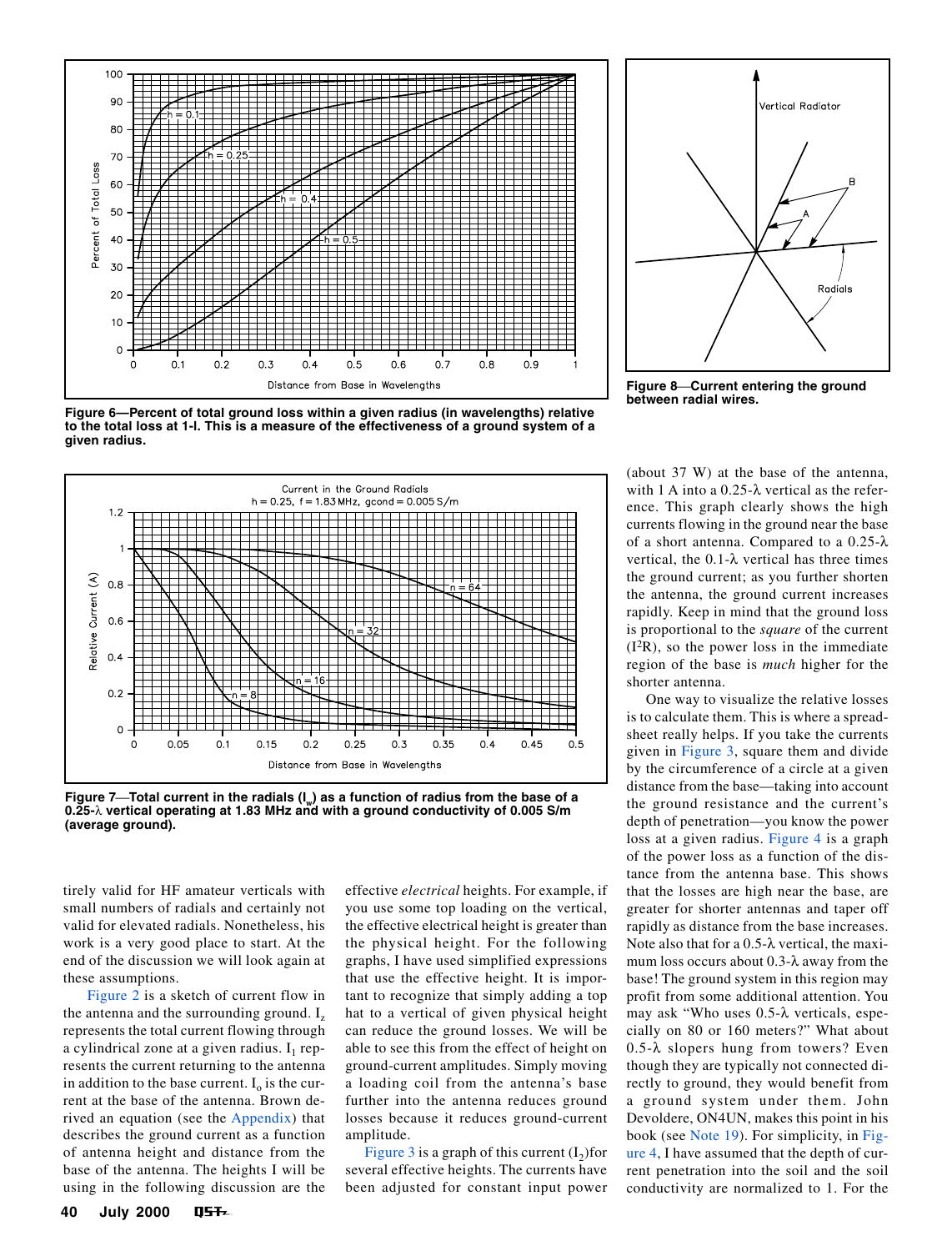<span id="page-3-0"></span>actual losses in real ground at amateur operating frequencies, the proper equations are in the [Appendix](#page-4-0) if you would like to graph them for yourself. We can also generate a graph showing the loss relative to the  $0.25-\lambda$  vertical as shown in [Figure 5.](#page-1-0)

Now we can take the next step and integrate the total loss inside a given radius to get a feeling for how large we should make our ground systems. [Figure 6](#page-2-0) is a graph of the total loss within a given radius, relative to the total loss inside a 1-λ radius for *each* antenna height. I chose the 1-λ radius as the reference because it contains most of the near-field loss and also represents a practical maximum radial length for most installations (560 feet on 160 meters!). The absolute value of the total loss is, of course, higher for a short antenna when compared to a taller one. For the 0.1-λ-high antenna, if we have a good ground screen out to a distance of 0.1-λ, we'll eliminate over 90% of the ground loss! This is where the idea comes from that for short antennas we should concentrate our ground systems inside a short radius. A larger ground system will do no harm; in fact, it reduces the loss even more, but if we have a limited amount of wire, we are much better off to *use many short radials instead of a few long radials*. Note that this graph assumes a large number of radials (more than 100). If only a few radials are used, the effectiveness of the ground system is reduced, although for short antennas it is not necessary to use as large a number of radials.

We can see why this is so by using another of Brown's equations, the one for the current in the radials as a function of radial length and number of radials (see [Appen](#page-4-0)[dix\)](#page-4-0). [Figure 7](#page-2-0) is a graph of the current in the radials as you move away from the base of a 0.25-λ vertical with various numbers of radials. The vertical has a 1 A current in the base and (from [Figure 3\)](#page-0-0) the total current  $(I_2)$  is constant as you move farther out. What we see is the current in the radials  $(I_w)$  falling off. The fewer the radials, the more rapidly the current decreases with distance from the base. The total current is still 1 A, but the remainder  $(I_e)$  is flowing in the ground and inducing losses. If you use only a few radials it does no good to make them very long because the outer portions of the radials pick up very little current.

What's happening here? [Figure 8](#page-2-0) is a sketch of a radial system with current entering the ground at two points (A and B). Current reaching the ground at point B has to flow much farther in the soil than current at point A before reaching a radial. The farther from the radiator you go, the greater is the distance between each radial and its neighbor and the farther is the distance the current must flow in the soil. There comes



**Figure 9The effect of ground conductivity and frequency on the current in radial wires 1 A of base current and eight radials.**



**Figure 10Radial-wire currents of a 0.1-**λ **vertical for several different numbers of radials (n).**



**Figure 11Electric-field intensity near the base of a vertical operating at 1.830 MHz with 1500 W input.**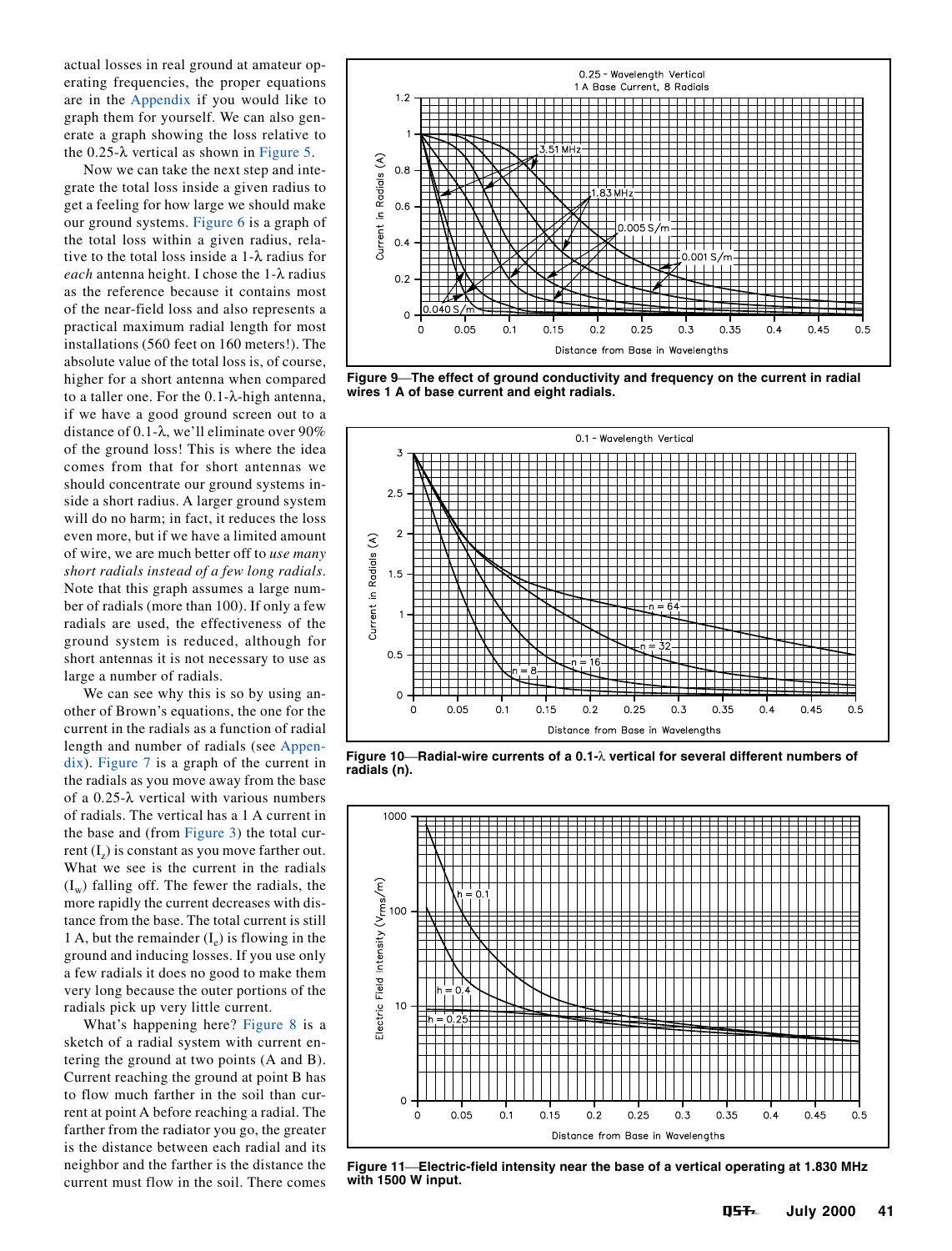<span id="page-4-0"></span>a point where the distance between the radials is so great that the radials are no longer effective. The more radials you use the closer together they will be (at a given radius) and the farther out will be the point at which the radial is no longer effective.

Now that we have Brown's equations in our spreadsheet we can explore further the effects of ground conductivity and frequency on radial number and length. In Brown's time this would have been very laborious, for us it is just a few mouse clicks! [Figure 9](#page-3-0) is a graph for a 0.25-λ vertical with eight radials, at 1.83 and 3.51 MHz for three different ground conductivities. Notice that as the ground improves (higher conductivity) the current in the radials falls more rapidly. This seems paradoxical: To get the full benefit of the radial system, you have to have more radials as the ground improves! Notice also that as frequency is increased, longer radials can be used effectively.

What about the change in radial current for shorter or longer antennas? That's easy. We just multiply the current values in [Figure 3](#page-0-0) times the values in [Figure 7](#page-2-0). [Figure 10](#page-3-0) is an example for a 0.1−λ vertical. Again we see the advantages of using lots of relatively short radials with a short vertical.

# **Electric Fields Near the Base**

Another consideration is the intensity of the electric field (E) in the region around the base of the antenna. [Figure 12](#page-6-0) is a graph of E near the base of several verticals of different heights with an input power of 1500 W at 1.830 MHz. Notice how high the field is for the 0.1-λ antenna: about 100 times the value for the 0.25-λ vertical. This is an important consideration for any conductors or structures close to the base of the antenna. Large potentials can be induced into them. These fields can even ignite tall grass! Notice also that as the antenna height exceeds 0.25-λ, the field intensity again increases. The old-fashioned 0.25-λ vertical has many advantages.

#### **A Word of Caution**

George Brown's work has proven to be very useful and has been the basis for many articles in amateur publications. However, we have to keep in mind the assumptions Brown made (listed earlier) and remember that his concern was for *broadcast* applications. One assumption he made is that the ground characteristic is primarily resistive. This is a good approximation for most grounds at 160 and even 80 meters, but at higher frequencies, the ground behaves as though there is *capacitance in parallel with the resistance*: ie, there will be displacement as well as conduction currents.

For frequencies above 4 MHz, Brown's equations still give us a good qualitative feeling for what's going on and the overall guidance they offer is still valid. But Brown was careful to point out that you shouldn't rely on the absolute numbers. The need to consider displacement currents can be illustrated by looking at curves for skin depth in soil as a function

of frequency and ground characteristics (the generating equations are in the Appendix). [Figure 12](#page-6-0) is representative of skin depths for typical soils. The graph is an extension of one given in *QST* by Charlie Michaels, W7XC (see [Note 18](#page-6-0)). The dashed lines represent skin depth when conductivity only is considered. The solid lines represent skin depths using the com-

(Equation 1)

(Equation 2)

# **Appendix**

# **Definitions**

- $I_0$  = current in the base of the antenna or at the current loop in the case of the 1/2λ antenna
- $I_z$  = zone current at radius  $r_1 = I_w + I_e$
- $I_e$  = total current in the earth at radius  $r_1$
- $I_w$  = total current in radial wires at radius  $r_1$
- $f = frequency$  in Hertz
- $f<sub>MHz</sub>$  = frequency in MHz
- $E =$  electric field intensity
- $h$  = height of antenna in wavelengths
- $r_1$  = distance from base in wavelengths
- s = soil conductivity in Siemens/meter [S/m]
- n = number of wires in the radial system
- $r<sub>2</sub>$  = radius of radial wires in cm

Zone Currents

$$
\frac{|I_Z|}{|I_o|} = I_n = \frac{1}{\sin 2\pi h} \sqrt{\left[\sin 2\pi p - \sin 2\pi r_1 \cos 2\pi h\right]^2 + \left[\cos 2\pi p - \cos 2\pi r_1 \cos 2\pi h\right]^2}
$$
  

$$
p = \sqrt{r_1^2 + h^2}
$$

Current Distribution in Radial Wires

$$
\frac{I_e}{I_w} = j \left( \frac{3.6 \sigma \pi^4 r_1^2}{f_{MHz} n^2} \right) \left[ \log \left( \frac{3 \times 10^4 \pi r_1}{f_{MHz} m_2} \right) - 0.5 \right] = j \left| \frac{I_e}{I_w} \right|
$$

$$
\left| \frac{I_w}{I_z} \right| = \frac{1}{\sqrt{1 + \left| \frac{I_e}{I_w} \right|^2}}
$$

$$
\left| \frac{I_e}{I_z} \right| = \frac{1}{\sqrt{1 + \left| \frac{I_w}{I_e} \right|^2}}
$$

Electric Field Intensity

$$
|E| = \left(\frac{2f_{\text{MHz}}I_o}{\sin 2\pi h}\right) \sqrt{\left(\frac{\cos 2\pi \sin 2\pi r}{r_1} - \frac{\sin 2\pi p}{p}\right)^2} + \left(\frac{\cos 2\pi h \cos 2\pi r_1}{r_1} - \frac{\cos 2\pi p}{p}\right)^2 \left[\frac{V}{m}\right]
$$
\n(Equation 3)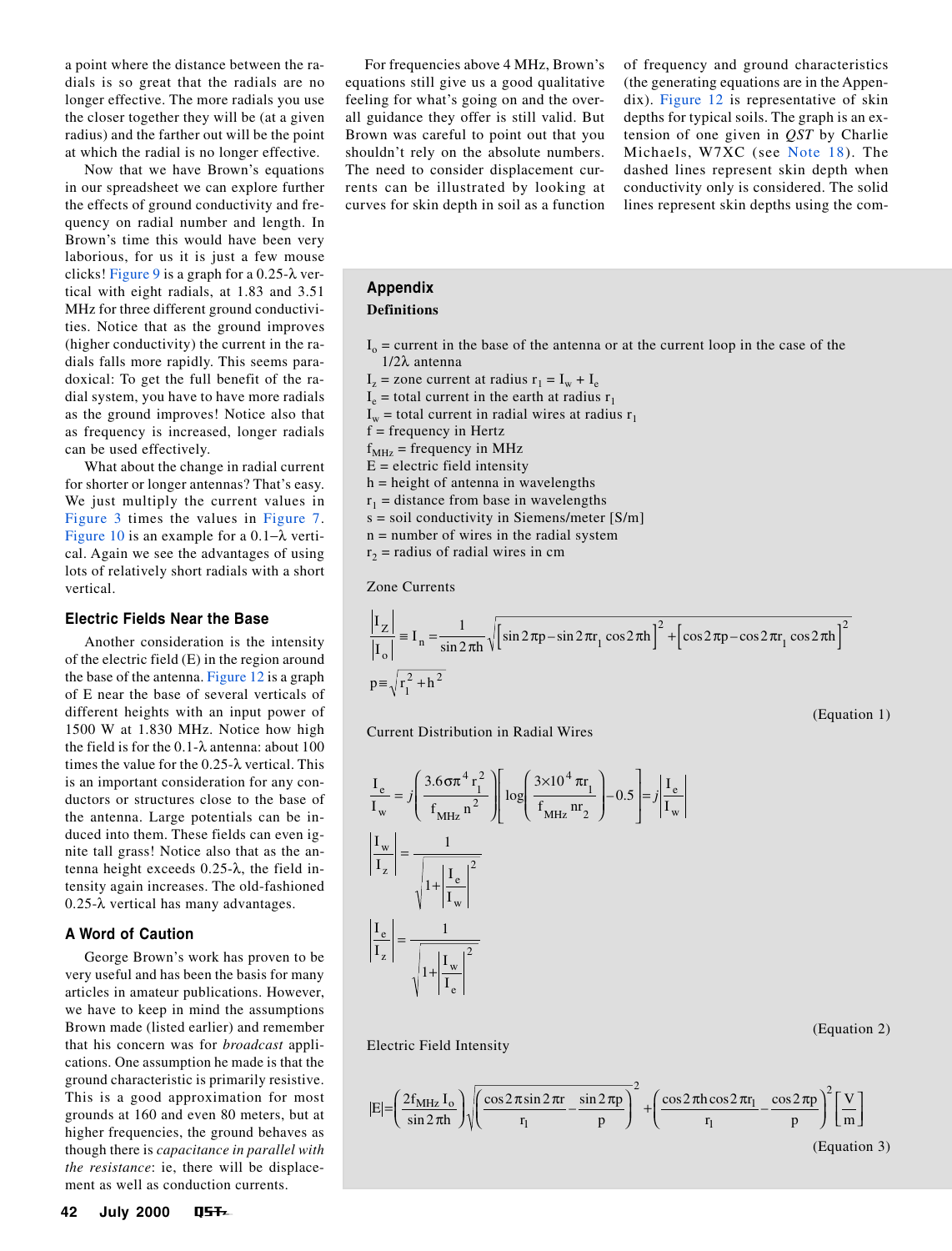plete equation for skin depth in a general medium. What has been added is the *permittivity of the soil*, which is related to capacitance. For seawater, the conductivity dominates at any frequency below 2 meters. For very good soil, we see that conductivity still dominates over the HF range, but for average or poor soils, the expression for skin depth considering only conductivity gives a depth that is progressively much too large, especially for poor soils. This alters the ground-current distributions from those predicted by Brown; the actual losses may be higher.

If we look at most amateur literature concerning ground characteristics, we see that the emphasis is on measuring ground resistance and the effect of ground resis-

### Skin-Depth Equations

The exact expression for penetration or skin depth in a general material is given by:

$$
\delta = \left(\frac{\sqrt{2}}{\omega \sqrt{\mu \epsilon}}\right) \left[\sqrt{1 + \left(\frac{\sigma}{\omega \epsilon}\right)^2} - 1\right]^{-1/2} \text{(Equation 4)}
$$

where:

 $\delta$  = skin depth in meters  $\omega = 2\pi f$  $\mu = \mu_{o}\mu_{r}$  $\mu_0 = 4\pi 10^{-7}$  Henry/meter  $\mu_r$  = relative permeability  $\epsilon = \epsilon_0 \epsilon_r$  $\varepsilon_{0} = 8.85 \times 10^{-12}$  Farads/meter  $\varepsilon_r$  = relative permittivity

For most soils,  $\mu_r \approx 1$  (unless you set up shop in an open-pit iron mine!). For good conductors:

σ ωε (Equation 5)

Which allows the equation for  $\delta$  to be simplified to:

$$
\delta = \frac{1}{\sqrt{\pi \sigma \mu f}} \text{ m} \tag{Equation 6}
$$

where:

*f* is in Hertz

Ground loss

Ground loss for a ring of soil (dr) at a given radius  $(r_1)$  from the base can be calculated with the aid of figure 13. If we assume that the average current is uniform to one skin depth  $(\delta)$ , the loss in the ring will be:

$$
\frac{dP}{dr} = \frac{I_e^2}{2\pi\delta\sigma r} = \frac{f_{MHz}}{600\pi\delta\sigma r_1} = \left(\frac{f_{MHz}}{300\delta\sigma}\right)\left(\frac{I_e^2}{2\pi r_1}\right)\left[\frac{W}{m}\right]
$$
(Equation 7)

where:

δ and r are in meters and  $r_1$  is in wavelengths (λ).

$$
\lambda = \frac{300}{f_{\text{MHz}}} \text{ [m]}
$$
 (Equation 8)

The graph in [Figure 4](#page-1-0) assumes that

 $\frac{f_{\text{MHz}}}{f_{\text{200}}g} = 1$  $300\delta\sigma$ 

and that  $r_1$  is in wavelengths.

tance on losses, with little said about the permittivity. This is a direct reflection of Brown's work and his concern with broadcast frequencies. We have been following his lead for the last 60 years. In reality, for most soils at HF, we need to take into account the permittivity of ground. Unfortunately, measuring the complex impedance of soil is considerably more difficult than measuring just soil conductivity. W7XC's article partially corrected this and was incorporated in later editions of the *ARRL Antenna Book*, but we still have some work to do.

Brown also assumed that the E-field losses were small. (In his 1935 paper and his thesis, he does compute the electricfield intensity, but then points out that these ground losses are small when a shallow, dense, buried radial system is used with a 0.25-λ vertical. For systems with many buried radials, this is a good approximation. However, when there are only a few radials, or when the radials are elevated above ground, the E-field loss may not be small at all. The importance of E-field losses to amateurs has been pointed out by Clay Whiffen, KF4IX, and Ben Zieg, K4OQK.<sup>[21](#page-6-0)</sup> They showed the increased loss possible when the top of a vertical (where there is a very high electric field) is placed close to a tree. We also know that the outer ends of elevated radials have very high potentials and can induce E-field losses in the ground, grass, shrubs and sod beneath the radial system.

When we compare buried radials with elevated radials we find that the current distribution is very different between the two types of radial systems (see [Note 14\)](#page-6-0). Making buried radials longer may not help much if only a few radials are used, but it doesn't hurt. Buried radial systems with a radius greater than 0.5λ can be very effective if enough radials are used. However, as Burke and Miller<sup>[22](#page-6-0)</sup> have shown, making *elevated* radials longer than 0.3λ can lead to greatly increased loss when only a few radials are used. Larger numbers of elevated radials do reduce this loss and allow larger elevated ground systems to be effective. It is important that we *do not directly equate* buried and elevated ground systems on the basis of Brown's work. They are different animals, both of which certainly have their place.

# **A Final Word**

I hope you will find this information useful. If you really want a thorough understanding of the topic, you should graph these equations yourself and read the listed references.[22](#page-6-0) The *QST*, *ham radio* and *CQ* articles are quite easy to follow; even Brown's papers are no great chore to read. Some modeling with *NEC* or *MININEC* software will give you even more insight. Particularly on

**July 2000 43**

 $\frac{12}{\delta \sigma} = 1$  (Equation 9)